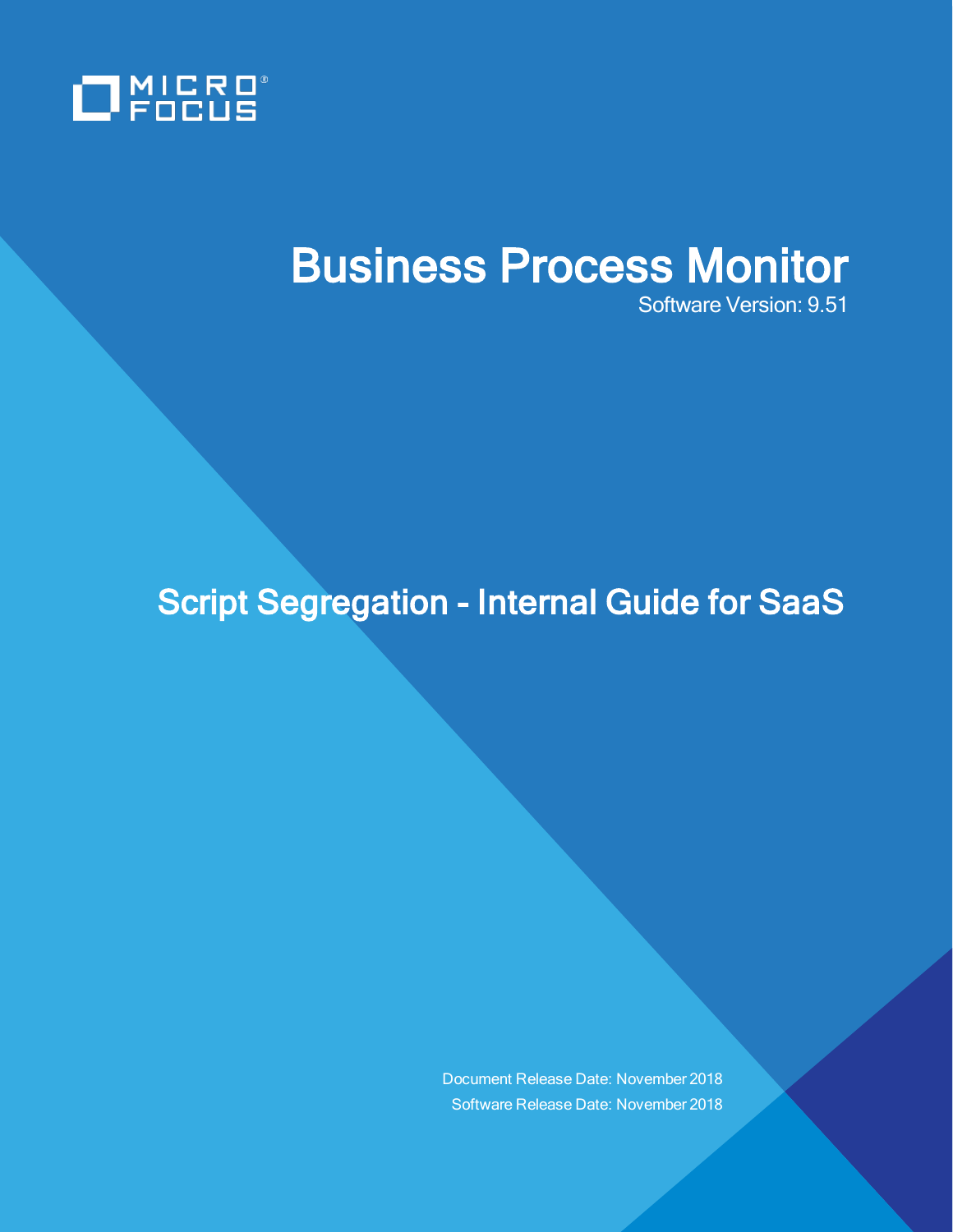#### Legal notices

### **Warranty**

The only warranties for products and services of Micro Focus and its affiliates and licensors ("Micro Focus") are set forth in the express warranty statements accompanying such products and services. Nothing herein should be construed as constituting an additional warranty. Micro Focus shall not be liable for technical or editorial errors or omissions contained herein. The information contained herein is subject to change without notice.

### Restricted rights legend

Confidential computer software. Except as specifically indicated otherwise, a valid license from Micro Focus is required for possession, use or copying. Consistent with FAR 12.211 and 12.212, Commercial Computer Software, Computer Software Documentation, and Technical Data for Commercial Items are licensed to the U.S. Government under vendor's standard commercial license.

### Copyright notice

© Copyright 2005 - 2018 Micro Focus or one of its affiliates

### Trademark notices

Adobe® and Acrobat® are trademarks of Adobe Systems Incorporated.

AMD, the AMD Arrow symbol and ATI are trademarks of Advanced Micro Devices, Inc.

Citrix® and XenDesktop® are registered trademarks of Citrix Systems, Inc. and/or one more of its subsidiaries, and may be registered in the United States Patent and Trademark Office and in other countries.

Google™ and Google Maps™ are trademarks of Google Inc.

Intel®, Itanium®, Pentium®, and Intel® Xeon® are trademarks of Intel Corporation in the U.S. and other countries.

iPad® and iPhone® are trademarks of Apple Inc.

Java is a registered trademark of Oracle and/or its affiliates.

Linux® is the registered trademark of Linus Torvalds in the U.S. and other countries.

Microsoft®, Windows®, Lync®, Windows NT®, Windows® XP, Windows Vista® and Windows Server® are either registered trademarks or trademarks of Microsoft Corporation in the United States and/or other countries.

NVIDIA® is a trademark and/or registered trademark of NVIDIA Corporation in the U.S. and other countries.

Oracle is a registered trademark of Oracle Corporation and/or its affiliates.

Red Hat® is a registered trademark of Red Hat, Inc. in the United States and other countries.

SAP® is the trademark or registered trademark of SAP SE in Germany and in several other countries.

UNIX® is a registered trademark of The Open Group.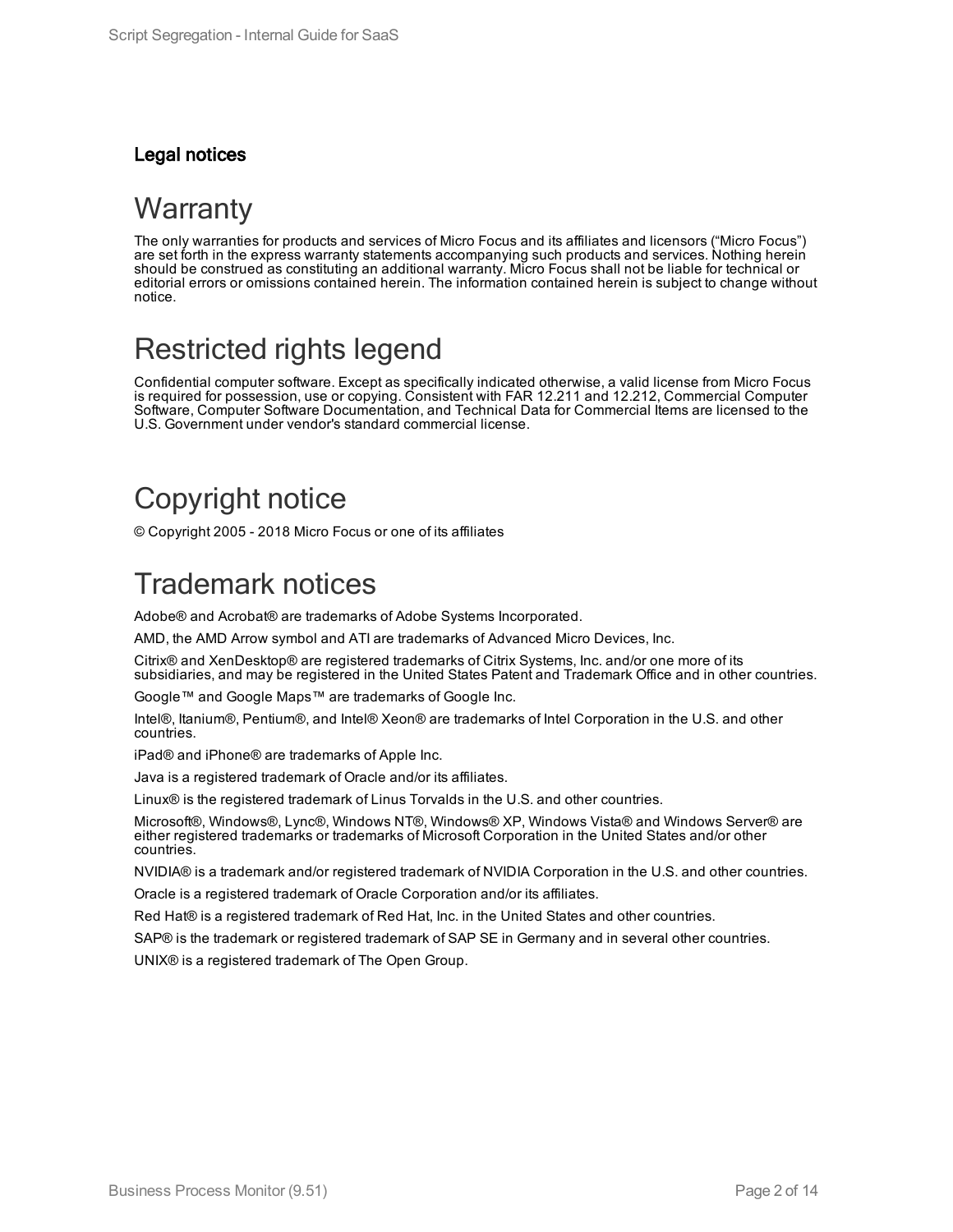#### Documentation updates

The title page of this document contains the following identifying information:

- **Software Version number, which indicates the software version.**
- $\bullet$  Document Release Date, which changes each time the document is updated.
- Software Release Date, which indicates the release date of this version of the software.
- To verify you are using the most recent edition of a document, go to

[https://softwaresupport.softwaregrp.com/group/softwaresupport/search-result?doctype=manuals?keyword=.](https://softwaresupport.softwaregrp.com/group/softwaresupport/search-result?doctype=manuals?keyword=)

To check for recent software patches, go to [https://softwaresupport.softwaregrp.com/group/softwaresupport/search-result?doctype=patches?keyword=.](https://softwaresupport.softwaregrp.com/group/softwaresupport/search-result?doctype=patches?keyword=)

This site requires that you register for a Passport and sign in. To register for a Passport ID, go to <https://cf.passport.softwaregrp.com/hppcf/login.do>.

Or click the **Register** link at the top of the Software Support page.

You will also receive updated or new editions if you subscribe to the appropriate product support service. Contact your sales representative for details.

The title page of this document contains the following identifying information:

- Software Version number, which indicates the software version.
- <sup>l</sup> Document Release Date, which changes each time the document is updated.
- <sup>l</sup> Software Release Date, which indicates the release date of this version of the software.

To verify you are using the most recent edition of a document, go to [https://softwaresupport.softwaregrp.com/group/softwaresupport/search-result?doctype=online](https://softwaresupport.softwaregrp.com/group/softwaresupport/search-result?doctype=online help) help.

This site requires that you register for a Passport and sign in. To register for a Passport ID, go to <https://cf.passport.softwaregrp.com/hppcf/login.do>.

You will also receive updated or new editions if you subscribe to the appropriate product support service. Contact your sales representative for details.

For information and details about the products, services, and support that offers, contact your Client Director.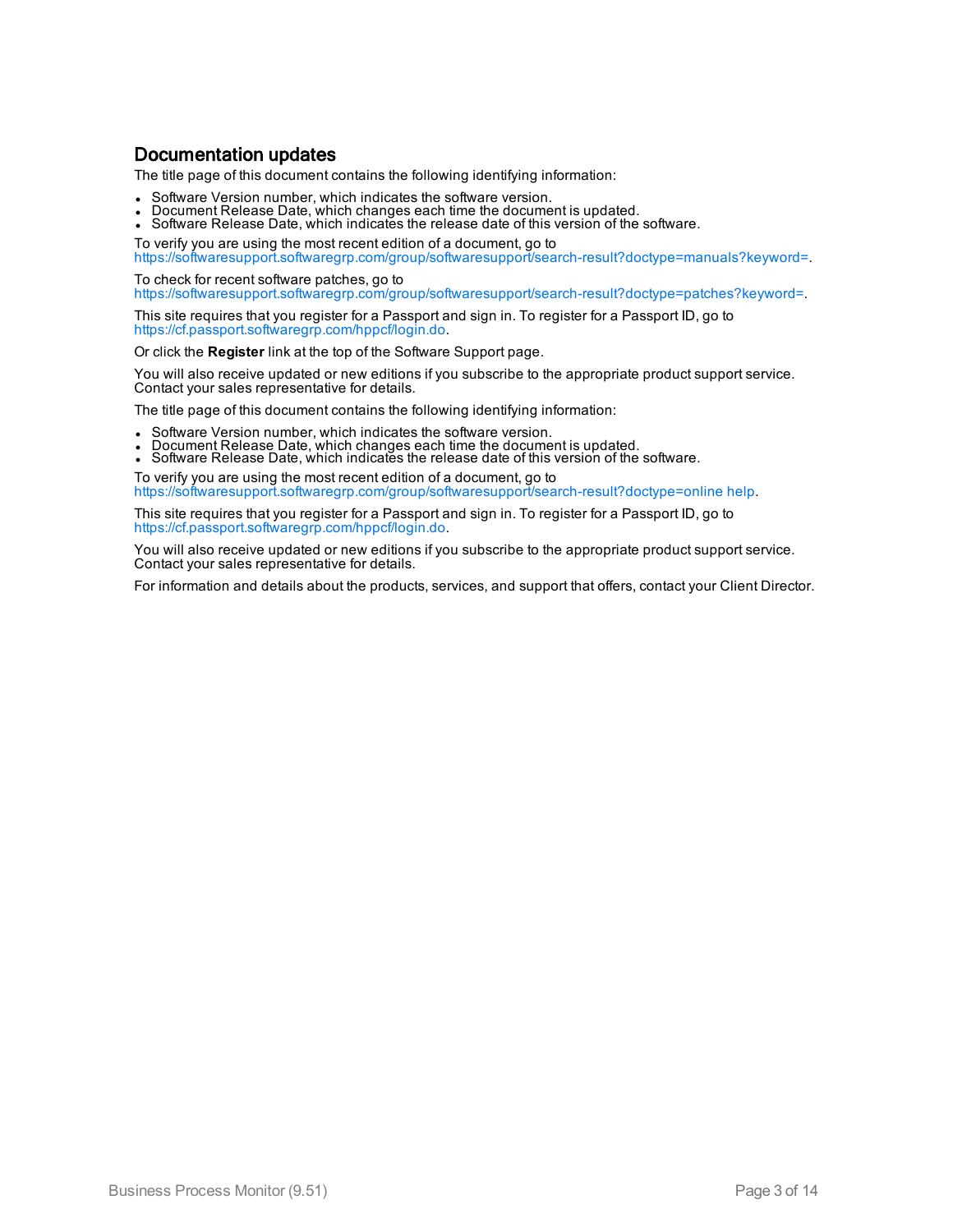#### Support

Visit the Software Support Online web site at <https://softwaresupport.softwaregrp.com/>.

This web site provides contact information and details about the products, services, and support that offers.

online support provides customer self-solve capabilities. It provides a fast and efficient way to access interactive technical support tools needed to manage your business. As a valued support customer, you can benefit by using the support web site to:

- Search for knowledge documents of interest
- Submit and track support cases and enhancement requests
- $\bullet$  Manage software licenses
- Download new versions of software or software patches
- Access product documentation
- Manage support contracts
- Look up support contacts
- Review information about available services
- Enter into discussions with other software customers
- Research and register for software training

Most of the support areas require you to register as a Passport user and sign in. Many also require a support contract.

To register for a Passport ID, go to [https://cf.passport.softwaregrp.com/hppcf/login.do.](https://cf.passport.softwaregrp.com/hppcf/login.do)

Visit the Software Support Online web site at <https://softwaresupport.softwaregrp.com/>.

This web site provides contact information and details about the products, services, and support that offers.

online support provides customer self-solve capabilities. It provides a fast and efficient way to access interactive technical support tools needed to manage your business. As a valued support customer, you can benefit by using the support web site to:

- Search for knowledge documents of interest
- Submit and track support cases and enhancement requests
- Manage software licenses
- Download software
- Access product documentation
- Manage support contracts
- Look up support contacts
- Review information about available services Enter into discussions with other software customers
- Research and register for software training

Most of the support areas require you to register as a Passport user and sign in. Many also require a support contract.

To register for a Passport ID, go to <https://softwaresupport.softwaregrp.com/>.

To check for recent updates or to verify that you are using the most recent edition of a document, contact your Client Director.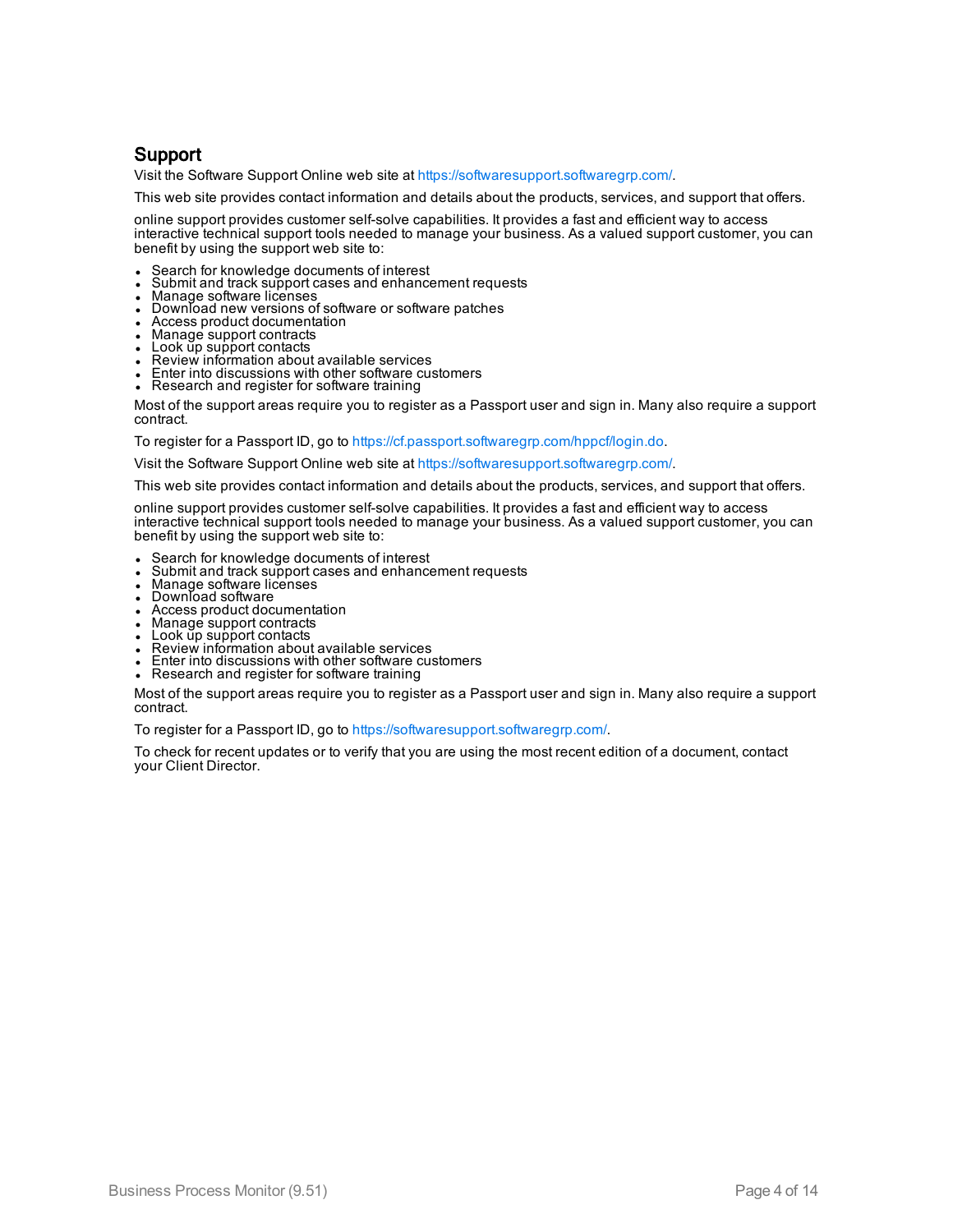## **Contents**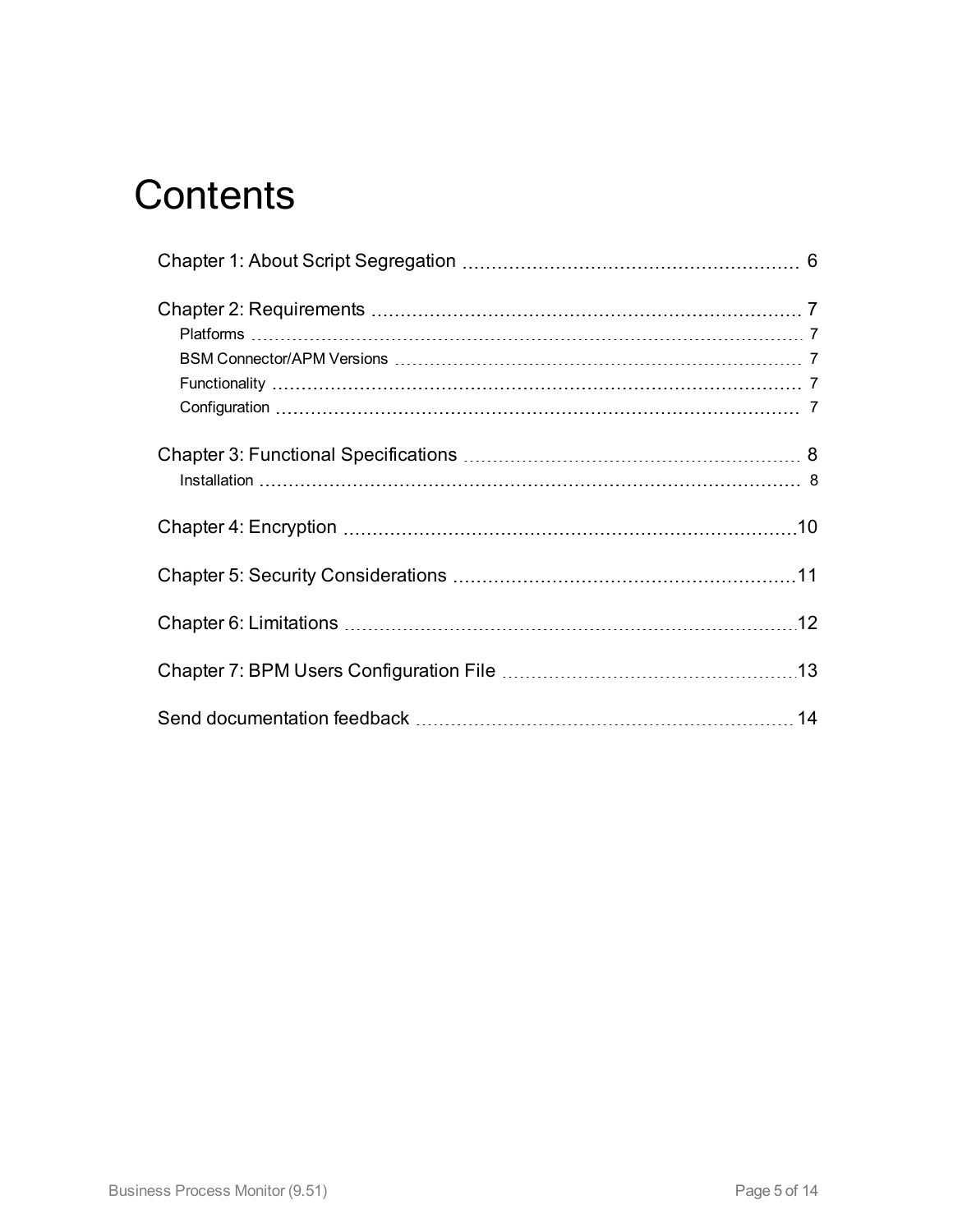# <span id="page-5-0"></span>Chapter 1: About Script Segregation

The BPM Segregation feature was developed at the request of AppPulse Active team as well as other customers.

The main objective is to allow APM to assign script jobs from multiple customers to a single BPM instance, while a running script does not have any permission on any other location on the disk except for the script itself (read, write or execute). The same requirement exists for assigning script jobs for several instances.

All current BPM functionality has been preserved.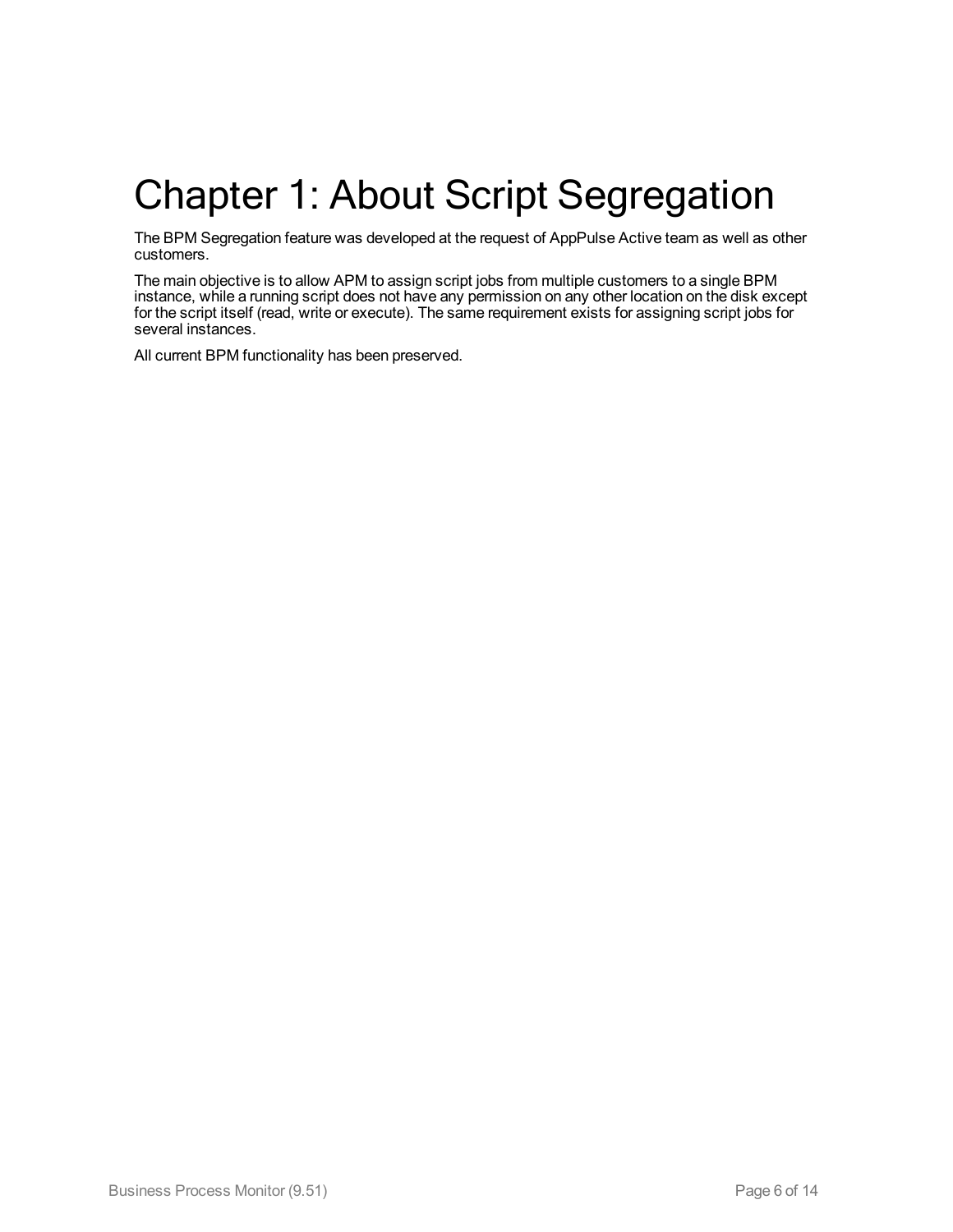# <span id="page-6-0"></span>Chapter 2: Requirements

### <span id="page-6-1"></span>Platforms

- Script segregation is support only on Windows
- All machines must have the same operating system, the following operating systems are currently supported:
	- <sup>o</sup> Microsoft Windows Server 2008 SP2 (32/64 bit) Standard and Enterprise Editions
	- o Microsoft Windows Server 2008 R2 SP1 (64 bit) Standard and Enterprise Editions
- <span id="page-6-2"></span>In At least 5GB of free space is required on the C: drive in each implemented machine.

## BSM Connector/APM Versions

- APM 9.50
- <span id="page-6-3"></span> $\cdot$  BPM 9.51

## Functionality

The actions of **Set BPM as user** of **Set BPM Instance as user** are not allowed when this feature is activated as it is prohibited to assign multiple permissions on the MDRV process which runs the script.

## <span id="page-6-4"></span>**Configuration**

- <sup>l</sup> The BPM workspace must be set as the **default workspace location** for all BPMs. This is required to remove permissions for Users group.
- A special BPM tool should be run by the implementer. This tool creates users and encrypts the passwords configuration file. The configuration file should be located in BPM configuration folder.
- You need to turn on a flag to enable the BPM segregation feature in the **topaz agent ctrl.cfg** file, located in the **<BPM Home>/tools** folder.

To turn on this flag, in the **General** section add the following parameter:

SegregationMode=1

• The number of created users is located at the top of the **script segregation users.cfg** file which is created in the **config** folder.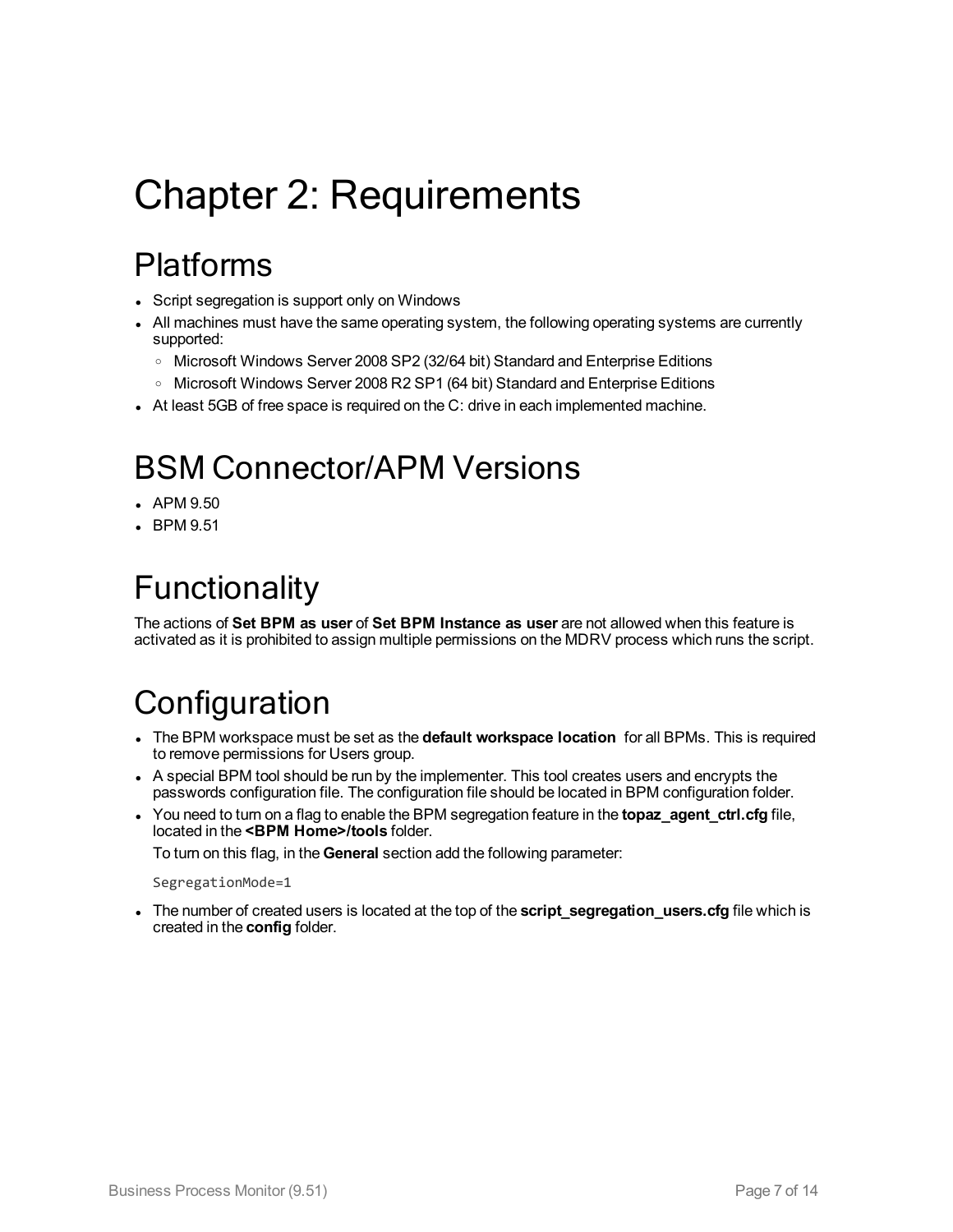# <span id="page-7-0"></span>Chapter 3: Functional Specifications

### <span id="page-7-1"></span>Installation

To perform a bulk operation for several dozens BPMs, you need to automate the SaaS process.

#### **NOTE:**

All operations must be done as the machine administrator.

SaaS automation to configure Server Automation (SA) requires the following actions:

- Verify that there are no open folders in the machine.
- Stop BPM
- Install the required version of BPM
- <sup>l</sup> Run **BPM Users Creator Tool** on the BPM machine. This tool must be run from a constant place on the disk and does the following:
	- <sup>o</sup> Get as an input:
		- **N>** the number of created users
		- **BPM** workspace folder path
		- Configuration folder path to locate the output file
	- <sup>o</sup> Generate **N** random passwords for the users before their creation. Each password will be 16 bytes length.
	- <sup>o</sup> Create N users with the created N passwords in the **Users** group by Windows API with simple permissions. Consider creating a new group for the created users.
	- $\circ$  For each user, create a user profile. This profile should include the user Temp folder.
	- $\circ$  Encrypt the passwords created by AES256 encryption algorithm. For further information, see [Encryption,](#page-9-0) on page 10.
	- <sup>o</sup> Create a **BPM Users Configuration File** which will contain the following.
		- **D** User name
		- **u** User encrypted password
		- **u** User Temp folder path

This is the actual output of this tool. For further information, see BPM Users [Configuration](#page-12-0) File, on [page](#page-12-0) 13.

- o **Optional:** Create another configuration file with the user and unencrypted password for maintenance. This file must be cut from the machine.
- $\circ$  Remove permissions (special permissions as well as any other permission such as read-only) from the BPM workspace for the **Users** groups. This is needed, as BPM installation may give permissions for Users group for the workspace folder.
- <sup>o</sup> Log every action in a log file with an ERROR tag for any error. System administrators should validate that there are no errors in the log. If there are any errors, stop the process.
- <sup>o</sup> Copy the **BPM Users Configuration File** to the Configuration folder given as an input.
- . Add an entry in the **BPM** config\topaz\_agent\_ctrl.cfg file:
	- In the **[General]** section, add **SegregationMode=1**
- Restart BPM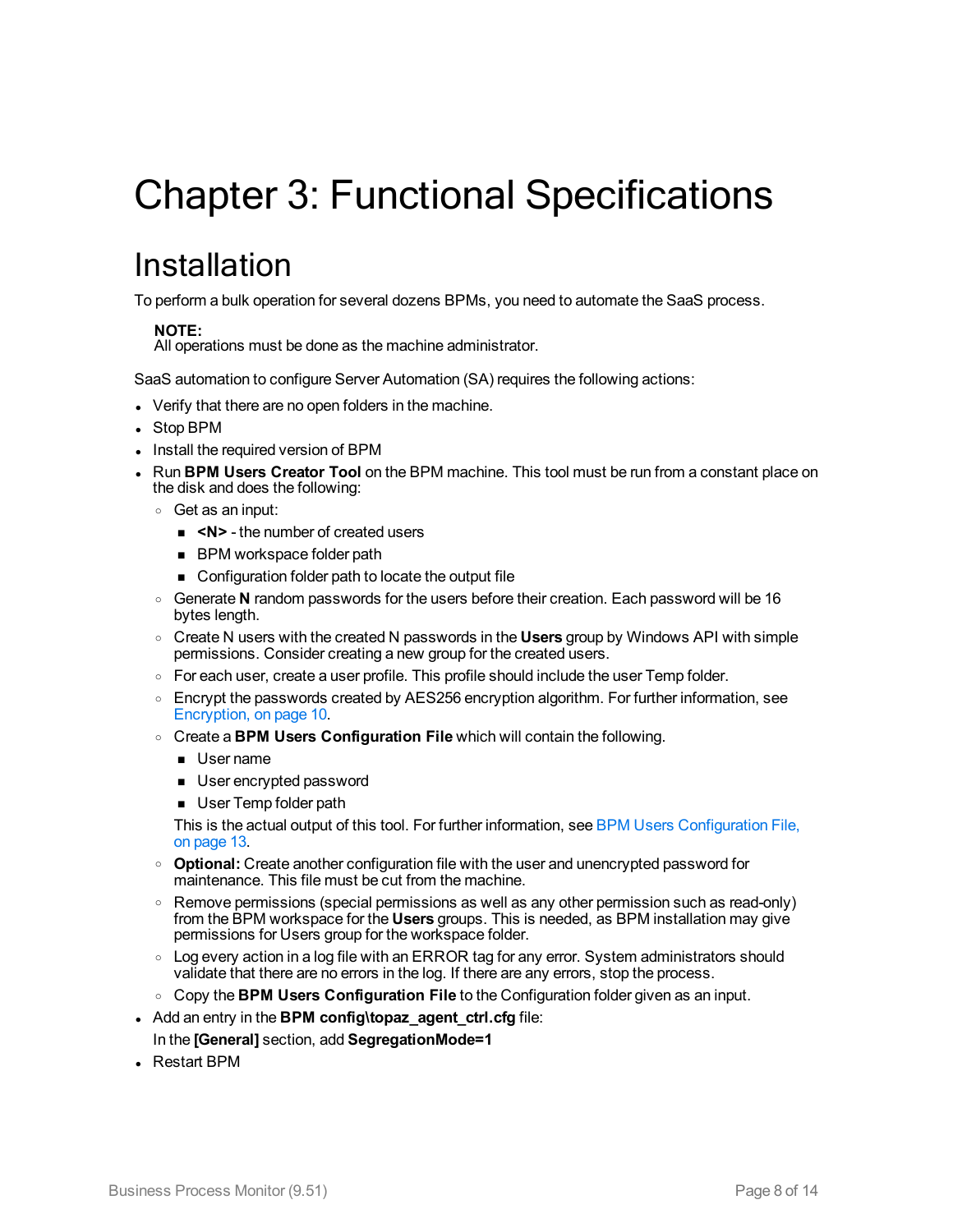Script Segregation - Internal Guide for SaaS Installation

#### **NOTE:**

Automatic Password expiration is not supported by BPM. Therefore, a SaaS operator should run the **BPM Users Creator Tool** on a regular basis (for example once a month) and rerun the steps described above.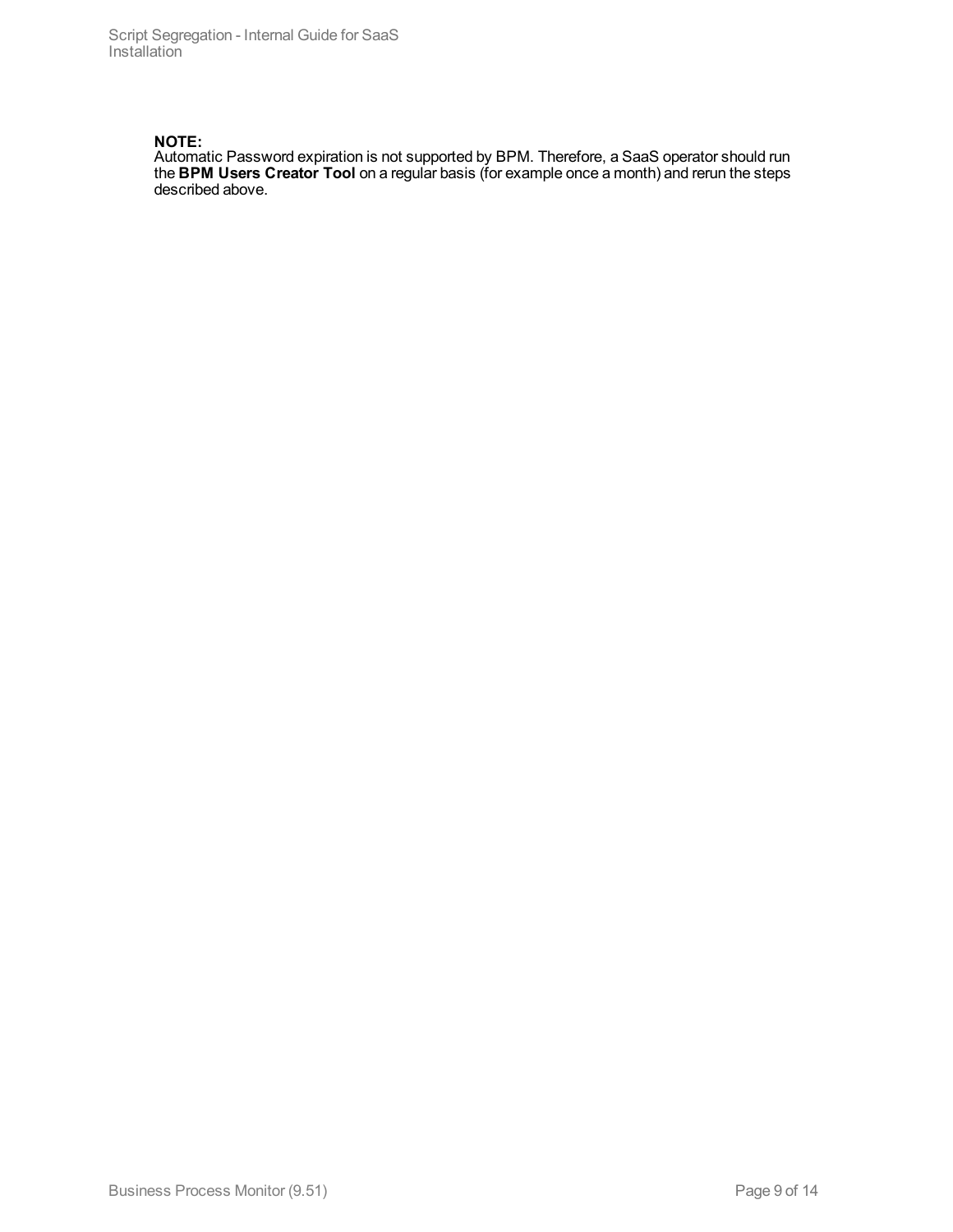# <span id="page-9-0"></span>Chapter 4: Encryption

During Installation, BPM creates an encryption key unique for the installation machine. The encryption key is created by the **AES/ECB/NoPadding** algorithm.

The **BPM Users Creator Tool** will use the same algorithm for password encryption.

Before running a script by MDRV, note the following:

- <sup>l</sup> You need to decrypt the password. This is done by the current API in use by **BPM HP\_CRYPT\_ DECRYPT** which is compatible with the password encryption.
- You need to set the command line for a segregated running.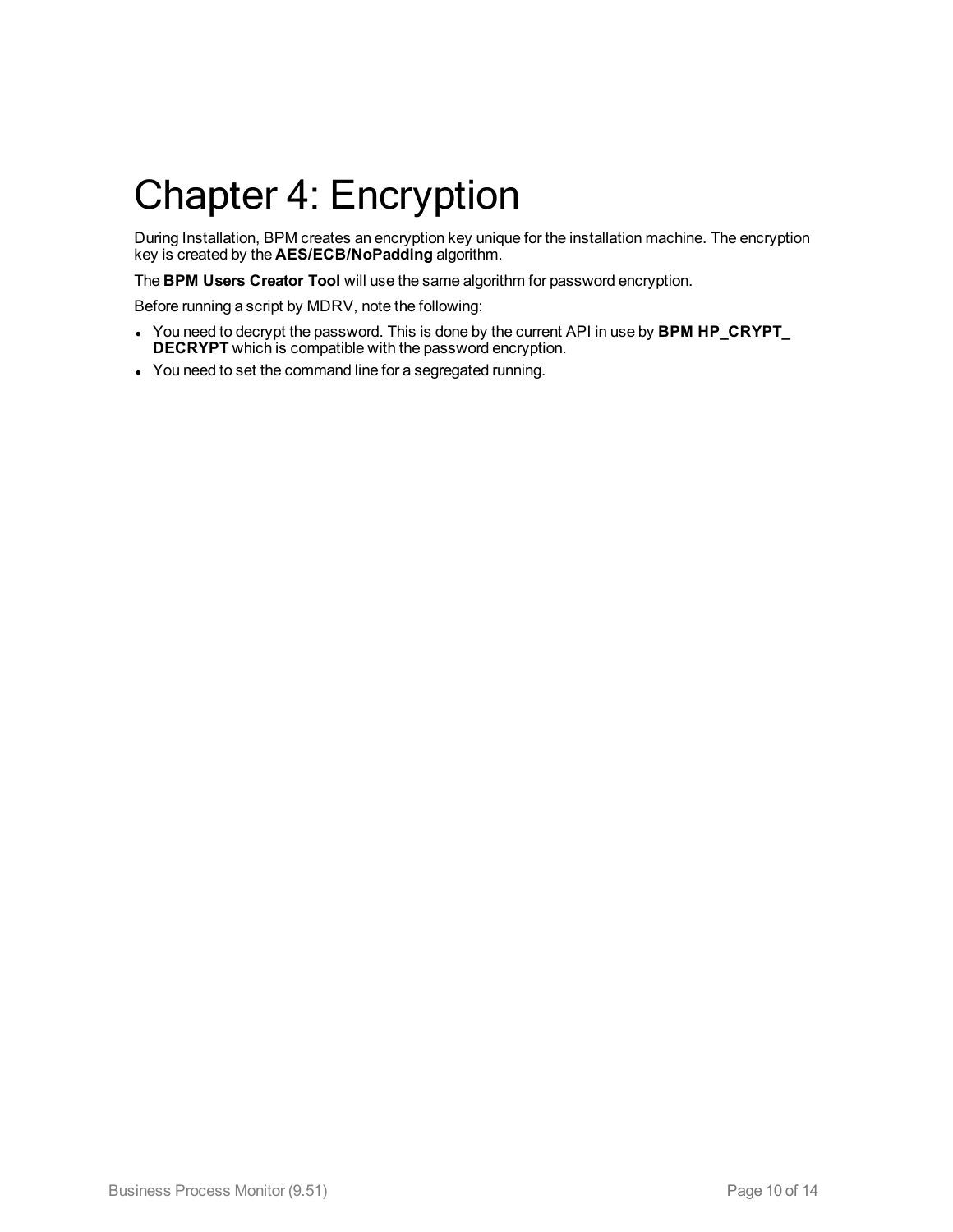## <span id="page-10-0"></span>Chapter 5: Security Considerations

The following requirements are needed to comply with the new security layer we are providing with the script segregation feature:

- Make sure that the BPM machine does not contain any important web applications other than the BPM itself.
- Block unnecessary access of BPM machines to private network IPs. The BPM machines require access only to APM machines.
- Enable Tomcat authentication to prevent attacks against the BPM admin application.

These steps will prevent malicious BPM scripts meant to run on the BPM hosting server from harming the server.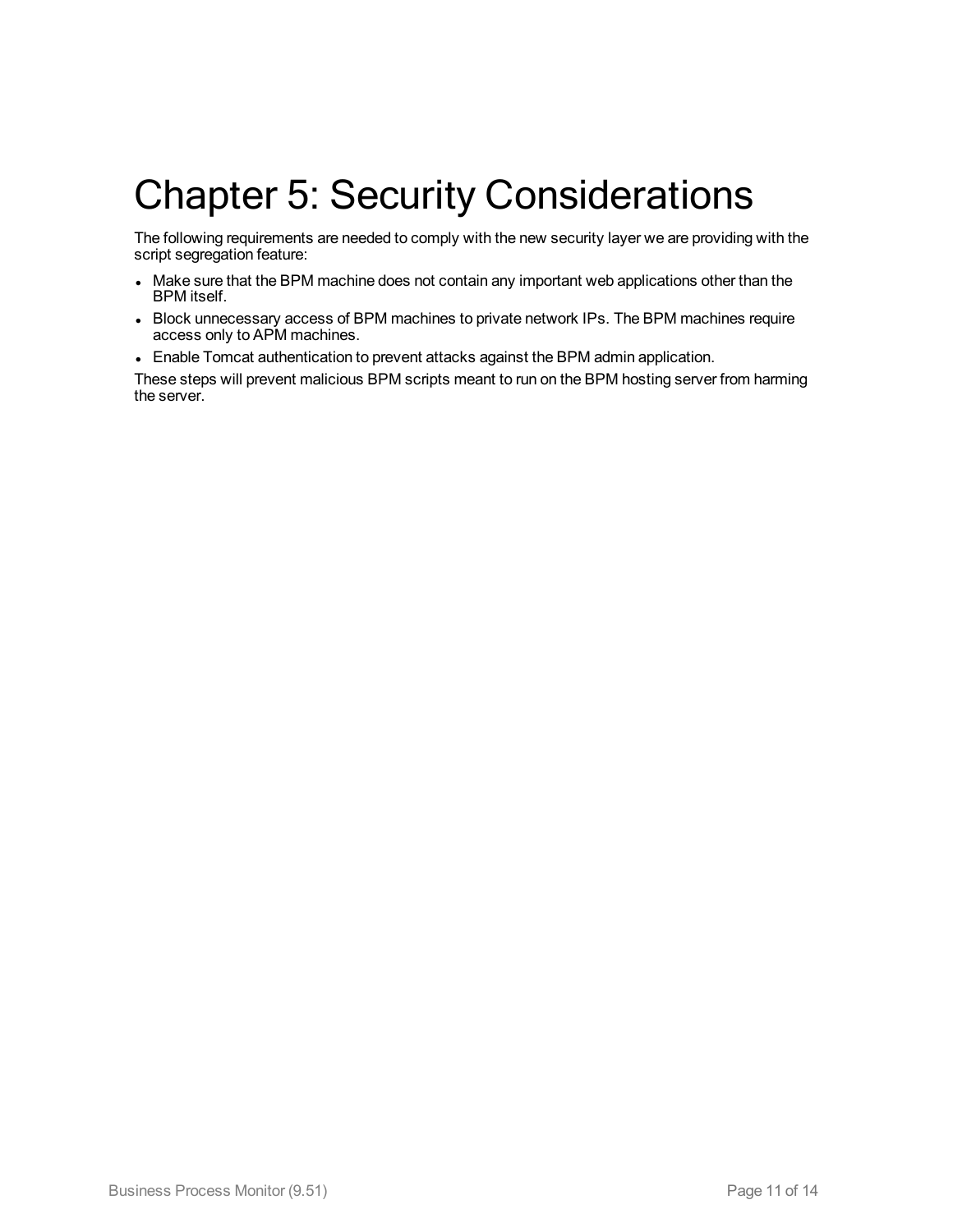## <span id="page-11-0"></span>Chapter 6: Limitations

QTP scripts are not supported.

The actions **set BPM as user** and **Set BPM Instance as user** are not allowed when this feature is activated as you cannot assign multiple double permissions to the MDRV process which runs the script.

Password expiration is not supported by BPM. Therefore, the SaaS operator should run **BPM Users Creator Tool** on a regular basis, for example once a month.

If BPM tries to execute additional MDRVs and there are no available users, the current run of the script will be skipped. The status of the run will be shown as **Skipped by segregation** in the BPM console. In general, we recommend to have at least the same number of users created as the number of scripts running.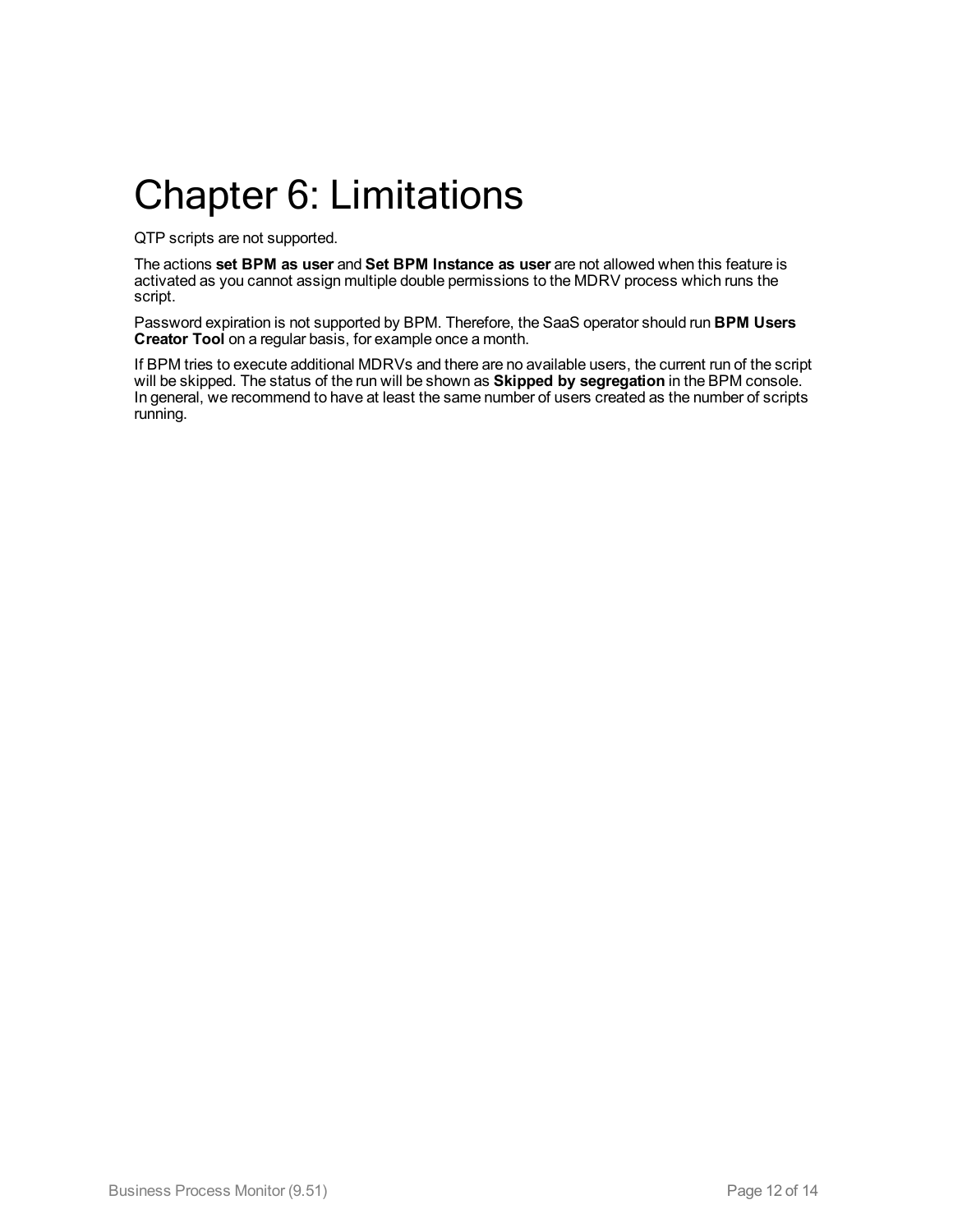## <span id="page-12-0"></span>Chapter 7: BPM Users Configuration File

Example of the Users Configuration file:

[General] UserNum=100 [User1] UserName= UserPassword= UserTempPath= [User2] UserName= UserPassword= UserTempPath=